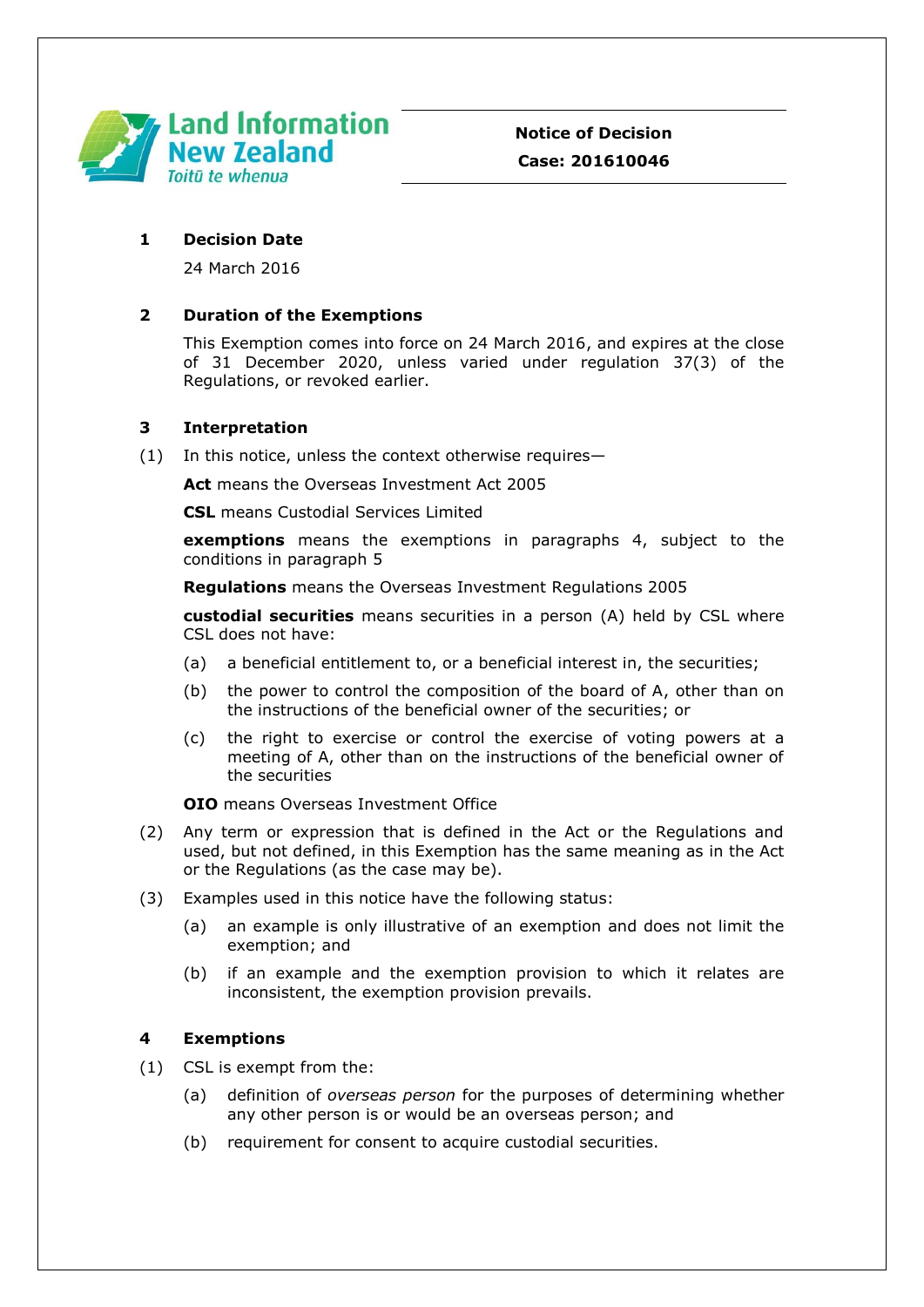#### **Example 1**

Company A is owned 20% by overseas persons, and 80% by New Zealanders. A New Zealander (N) wishes to buy 10% of the shares in Company A. N's shares in A will be held by CSL. The shares are custodial securities.

#### Result:

Company A will not become an overseas person as CSL is exempt from the definition of overseas person for the purpose of determining whether Company A is an overseas person.

CSL will not require consent as CSL is exempt from the requirement for consent to acquire custodial securities.

N will not require consent as N is not an overseas person.

#### **Example 2**

Company A is owned 20% by overseas persons, and 80% by New Zealanders. An overseas person (O) wishes to buy 10% of the shares in Company A. O's shares in A will be held by CSL. The shares are custodial securities.

#### Result:

Company A will become an overseas person due to O's beneficial interest in the custodial securities.

CSL will not require consent as CSL is exempt from the requirement for consent to acquire custodial securities.

O will require consent

### **5 Conditions of the Exemptions**

- (1) If requested in writing by the OIO, CSL must provide within 10 working days (or such other timeframe as specified) a list of the securities it holds, and the beneficial owners of those securities.
- (2) If requested in writing by the OIO, CSL must make all reasonable efforts to procure Craigs Investment Partners Limited to exercise the power in clause 23.3(b) of version 02.16 of its terms and conditions (or any such power that replaces that power) and provide the resulting information to the OIO.

### **6 Amendment or revocation of the Exemptions**

The Exemptions and conditions of the Exemptions may be amended or revoked by the OIO at any time.